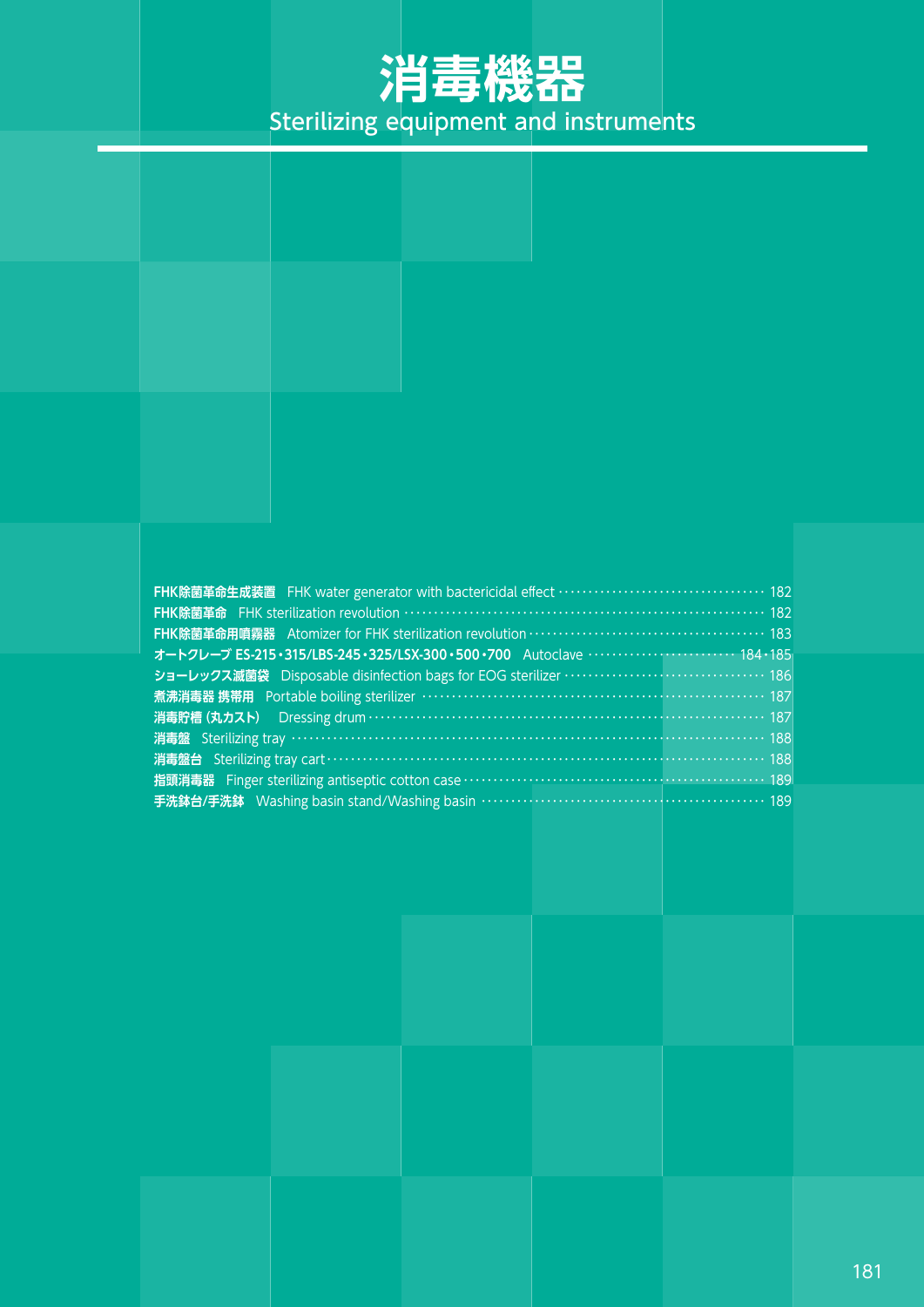### **FHK除菌革命生成装置**

FHK water generator with bactericidal effect

「FHK除菌革命」を生成する装置です。次亜塩素酸ナトリウムに二 酸化炭素と水を含有させることで弱酸性にpHコントロールされた 除菌水の生成ができます。

電源不要なので、電源が確保できない場所にも設置ができます。

| コード番号<br>Code No.                | 07100500              |
|----------------------------------|-----------------------|
| 型式<br><b>Type</b>                | <b>NFF-100</b>        |
| サイズ (W.D.H.)<br>Size (W.D.H.)    | 300×155×430mm         |
| 除菌水供給流量<br>Supply flow rate      | 6.5L/分<br>$6.5$ L/min |
| 設定塩素濃度<br>Chlorine concentration | $0 \sim 400$ ppm      |
| 質量<br>Weight                     | 10.2kg                |
| 材質<br>Material                   | 筐体:ステンレス<br>Case: SUS |



● 受注生産品です。 納期ご確認ください。 Made-to-order. Please ask us for delivery date.

● 炭酸ガス及びレギュレーターは別途ご用意ください。 Please prepare carbon dioxide and regulator separately.

#### **別売部品 Option**

| コード番号<br>Code No. | 07100501            | 07100502           | 07100503                   |
|-------------------|---------------------|--------------------|----------------------------|
| 型式                | 専用レギュレーター           | 専用原液               | ガスボンベスタンド5kg用              |
| Type              | Dedicated regulator | Undiluted solution | Gas cylinder stand for 5kg |

### **FHK除菌革命**

FHK sterilization revolution

次亜塩素酸ナトリウムに二酸化炭素と水を含有させ ることで弱酸性にpHコントロールされた除菌水で す。使いやすいスプレータイプと大量に使用する場合 のテナータイプの2タイプがあります。

| コード番号<br>Code No.                 | 07100800<br>07100101                 |                   | 07100102 |
|-----------------------------------|--------------------------------------|-------------------|----------|
| 型式<br>Type                        | スプレーボトル (2本入)<br>Spray bottle (2pcs) | テナー<br><b>Box</b> |          |
| 容量<br>Capacity                    | $300mL \times 2$                     | 10 <sub>L</sub>   | 20L      |
| 塩素濃度<br>Chlorine<br>concentration |                                      | 100ppm            |          |

● 受注生産品です。納期ご確認ください。 Made-to-order. Please ask us for delivery date.



テナー Box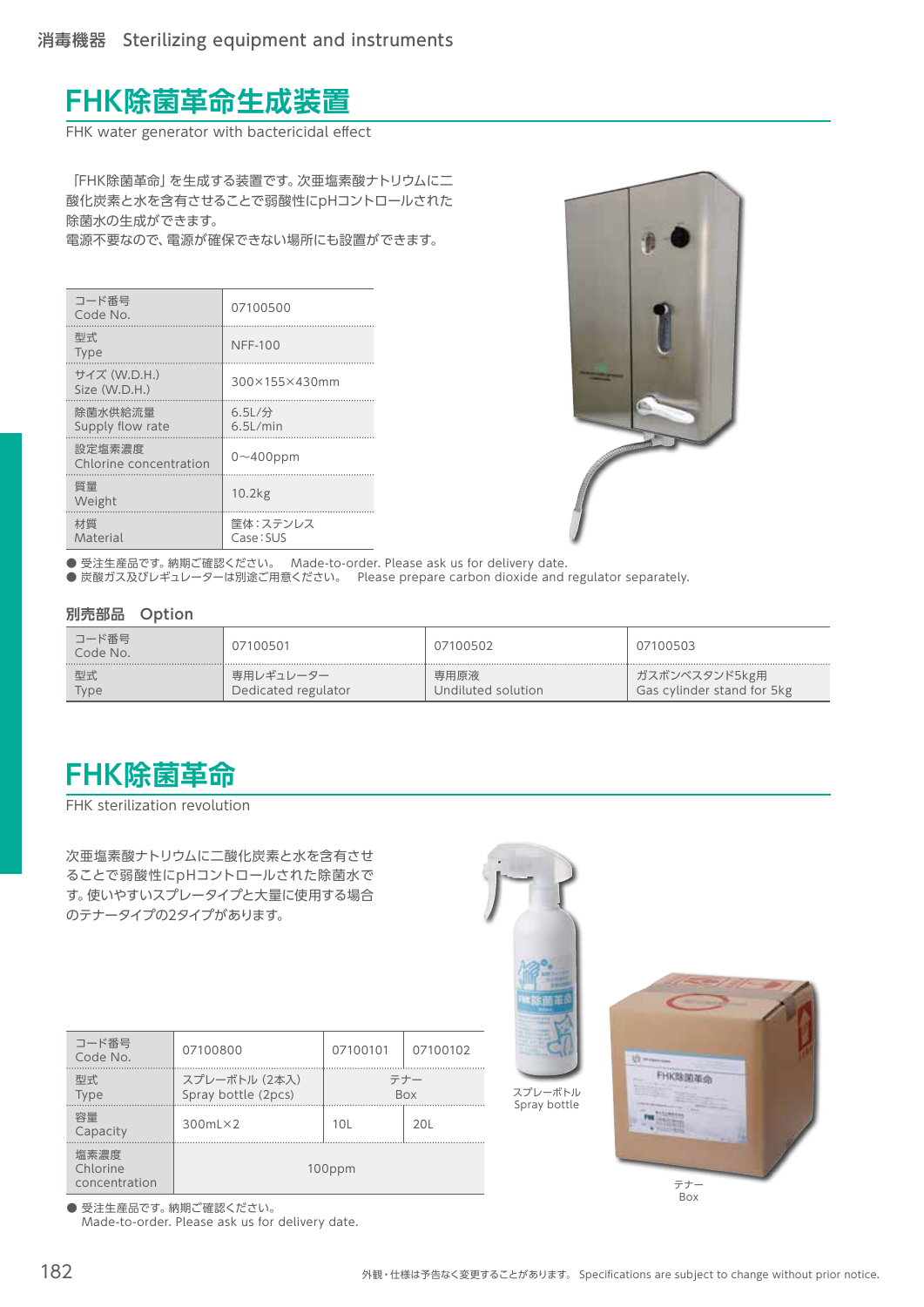## **FHK除菌革命用噴霧器**

Atomizer for FHK sterilization revolution

FHK除菌革命等の弱酸性次亜塩素酸除菌水を超音 波振動子でミスト状にして空間へ放出します。各部品 は耐塩素仕様のため耐久性に問題はありません。 対象とする空間により2種類の規格から選ぶことがで きます。





| コード番号<br>Code No.              | 07100600                                                    | 07100206                                                                 |
|--------------------------------|-------------------------------------------------------------|--------------------------------------------------------------------------|
| 型式<br><b>Type</b>              | MX-200                                                      | AG-500S                                                                  |
| サイズ (W.D.H.)<br>Size (W.D.H.)  | 215×175×327mm                                               | 470×2410×330mm                                                           |
| 霧化量<br>Atomization amount      | 約300mL/時<br>300mL/h approx.                                 | 約4.200mL/時<br>4,200mL/h approx.                                          |
| 適用床面積<br>Applicable floor area | $\sim$ 約22m <sup>2</sup><br>$\sim$ 22m <sup>2</sup> approx. | $\sim$ 約300m <sup>2</sup><br>$\sim$ 300m <sup>2</sup> approx.            |
| 給水方式<br>Water supply system    | タンク式 (約4.000mL)<br>Tank type (4,000mL approx.)              | 外部タンク式 (白動水位調整)<br>External tank type (automatic water level adjustment) |
| 質量<br>Weight                   | 約2kg (満水時約6kg)<br>2kg approx. (6kg when full)               | 2kg                                                                      |

● 受注生産品です。納期ご確認ください。

Made-to-order. Please ask us for delivery date.

#### **別売部品 Option**

| コード番号<br>Code No. |                                             | 07100201 | 07100202                                    | 07100203 |
|-------------------|---------------------------------------------|----------|---------------------------------------------|----------|
| 型式<br>Type        | AG-500S用タンクキット<br>Tank kit for AG-500S      |          | AG-500S用延長ダクト<br>Extension duct for AG-500S |          |
| 構成<br>Conposition | 20Lタンク<br>接続ホース<br>20L tank Connection hose | 0.5m     | 1m                                          | 1.5m     |

● 受注生産品です。 納期ご確認ください。

Made-to-order. Please ask us for delivery date.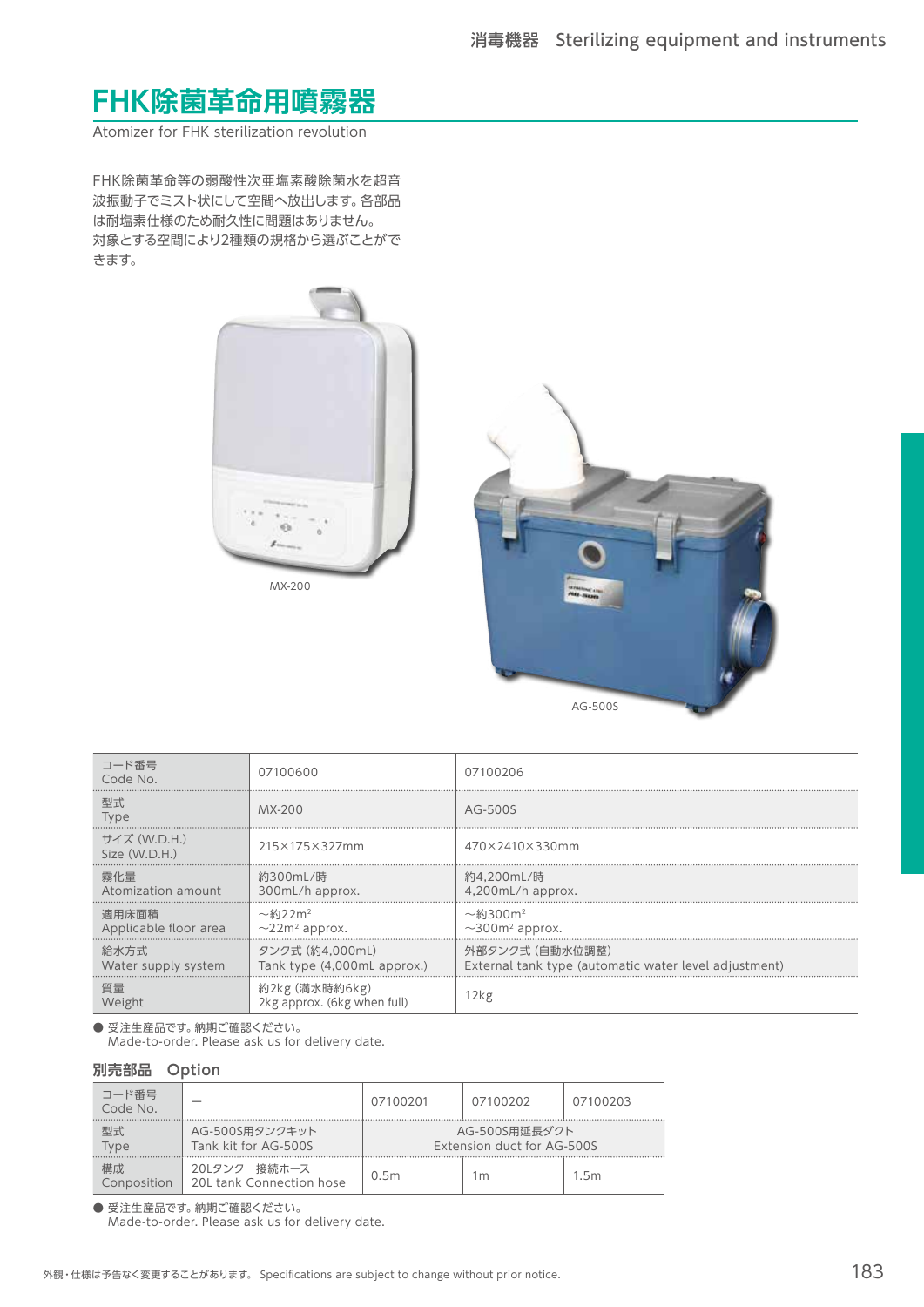**◆人体用管理医療機器(メディカル用は特定保守管理医療機器)**

# **オートクレーブ ES-215・315/LBS-245・325/LSX-300・500・700**

**Autoclave** 

高圧蒸気を用いて器具などを短時間で滅菌します。滅菌 モードプログラムが内蔵されている(ESシリーズは3コー ス、LSX・LBSシリーズは5コース)ため最適な滅菌コースを選択 できます。滅菌中は動作状態を操作パネルでリアルタイムに確 認できます。

空たきを防止するため滅菌用水の微小電解質を通して水位を 検出する安全装置を備えています。また缶体内温度が設定温 度+5℃以上になった場合や圧力が過圧状態となった場合はす べての機能が停止し、同時にエラー表示するため安心して使用 できます。

High pressure steam sterilizer for surgical tools etc. Sterilization programs installed. (3 in ES series, 5 in LSX/LBS series). Realtime operating conditions can be checked on the display.

A safety device is equipped to detect the water level to prevent empty heating.

All functions will be stopped and the error message appears on display if the chamber temperaure increases more than 5℃ from the setting temp or the inner pressure exceeds the setting.



ES-315 メディカル用 ES-315, Medical



ES-215, Medical



LBS-325 ラボ用 LBS-325, Lab



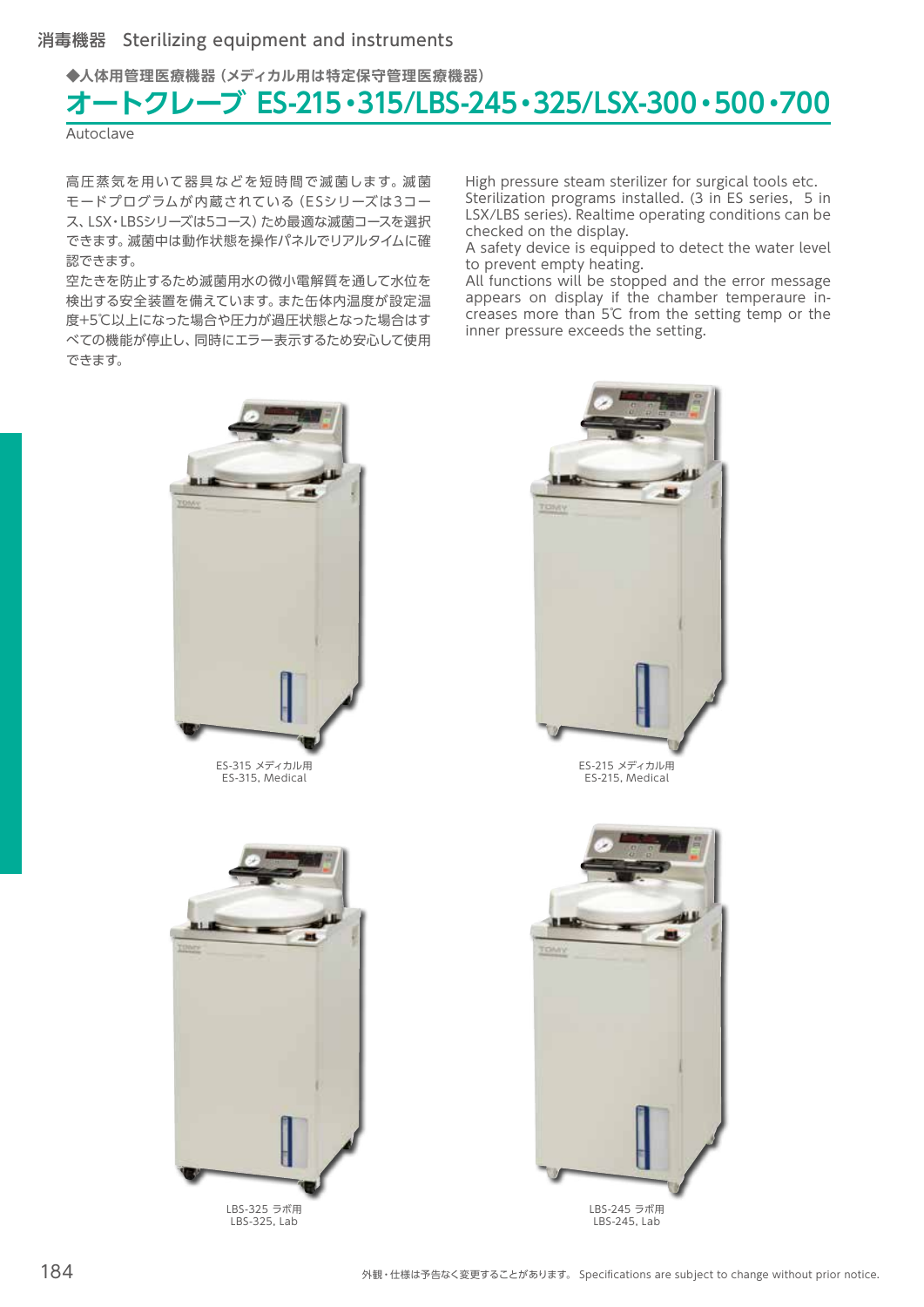| コード番号<br>Code No.                             | 14100100                                                                                    | 14100200                                                                                | 14100300                                                                                    | 14100400                                                                           |
|-----------------------------------------------|---------------------------------------------------------------------------------------------|-----------------------------------------------------------------------------------------|---------------------------------------------------------------------------------------------|------------------------------------------------------------------------------------|
| 型式.<br><b>Type</b>                            | ES-315 メディカル用<br>ES-315, Medical                                                            | ES-215 メディカル用<br>ES-215. Medical                                                        | LBS-325 ラボ用<br>LBS-325, Lab                                                                 | LBS-245 ラボ用<br>LBS-245, Lab                                                        |
| 構成<br>Composition                             | 本体 ステンレスカゴ×2<br>Main unit<br>SUS backet $\times 2$                                          | 本体 ステンレスカゴ×1<br>Main unit<br>SUS backet $\times 1$                                      | 本体 ステンレスカゴ×2<br>Main unit<br>SUS backet $\times$ 2                                          | 本体 ステンレスカゴ×1<br>Main unit<br>SUS backet $\times$ 1                                 |
| 容量<br>Capacity                                | 53L                                                                                         | 22L                                                                                     | 53L                                                                                         | 22L                                                                                |
| サイズ (W.D.H.)<br>Size of main unit (W.D.H.)    | 490×560×1.090mm<br>(内寸: $\phi$ 312×635mm)<br>490×560×1.090mm<br>$(Cylinder: \phi312×635mm)$ | 400×460×920mm<br>(内寸: $\phi$ 236×450mm)<br>400×460×920mm<br>$(Cylinder: \phi236×450mm)$ | 490×560×1.090mm<br>(内寸: $\phi$ 312×635mm)<br>490×560×1.090mm<br>$(Cylinder: \phi312×635mm)$ | 400×460×920mm<br>(内寸: \$236×450mm)<br>400×460×920mm<br>$(Cylinder: \phi236×450mm)$ |
| 滅菌温度範囲<br>Temperature range                   | $105 - 132$ °C                                                                              | $105 - 123$ °C                                                                          | $105 - 132$ °C                                                                              | $105 - 123$ °C                                                                     |
| 最高使用压力<br>Max. applicable pressure            | 216kPa                                                                                      | 147kPa                                                                                  | 216kPa                                                                                      | 147kPa                                                                             |
| 雷源<br>Power source                            | AC100V 50/60Hz 20A                                                                          | AC100V 50/60Hz 15A                                                                      | AC100V 50/60Hz 20A AC100V 50/60Hz 15A                                                       |                                                                                    |
| 質量<br>Weight                                  | 80kg                                                                                        | 50 <sub>kg</sub>                                                                        | 80kg                                                                                        | 50kg                                                                               |
| 医療機器承認番号<br>Medical device approval<br>number | 22200BZX00312000 ※                                                                          | 22200BZX00310000 ※                                                                      |                                                                                             |                                                                                    |

| コード番号<br>Code No.                             | 34900101                                                                                    | 34900902                                                                           | 34900703                                                                                |  |
|-----------------------------------------------|---------------------------------------------------------------------------------------------|------------------------------------------------------------------------------------|-----------------------------------------------------------------------------------------|--|
| 型式.<br><b>Type</b>                            | LSX-700 ラボ用<br>LSX-700 for lab                                                              | LSX-500 ラボ用<br>LSX-500 for lab                                                     | LSX-300 ラボ用<br>LSX-300 for lab                                                          |  |
| 構成<br>Composition                             |                                                                                             | 本体 ステンレスカゴ×2<br>Main unit SUS backet×2                                             | 本体 ステンレスカゴ×1<br>Main unit<br><b>SUSs</b><br>backet×1                                    |  |
| 容量<br>Capacity                                | 79L                                                                                         | 58L                                                                                | 44L                                                                                     |  |
| サイズ (W.D.H.)<br>Size of main unit (W.D.H.)    | 470×528×1.003mm<br>(内寸: $\phi$ 360×675mm)<br>470×528×1.003mm<br>$(Cylinder: \phi360×675mm)$ | 410×477×970mm<br>(内寸: \$236×638mm)<br>410×477×970mm<br>$(Cylinder: \phi236×638mm)$ | 410×477×970mm<br>(内寸: $\phi$ 315×458mm)<br>410×477×970mm<br>$(Cylinder: \phi315×458mm)$ |  |
| 滅菌温度範囲<br>Temperature range                   | $105 - 135^{\circ}$ C                                                                       |                                                                                    |                                                                                         |  |
| 最高使用圧力<br>Max. applicable pressure            | 250kPa                                                                                      |                                                                                    | 263kPa                                                                                  |  |
| 雷源<br>Power source                            |                                                                                             | AC200V 50/60Hz 15A AC100V 50/60Hz 20A AC200V 50/60Hz 15A                           |                                                                                         |  |
| 質量<br>Weight                                  | 72kg                                                                                        | 60kg                                                                               | 50 <sub>kg</sub>                                                                        |  |
| 医療機器承認番号<br>Medical device approval<br>number |                                                                                             |                                                                                    |                                                                                         |  |

● メディカル用…医療機器 ラボ用…理化学機器

for Medical…Medical equipment for Labo…Laboratory equipment

※ 特定保守管理医療機器に該当するオートクレーブを販売するためには、薬機法に基づく「高度管理医療機器等販売業」の許可が必要です。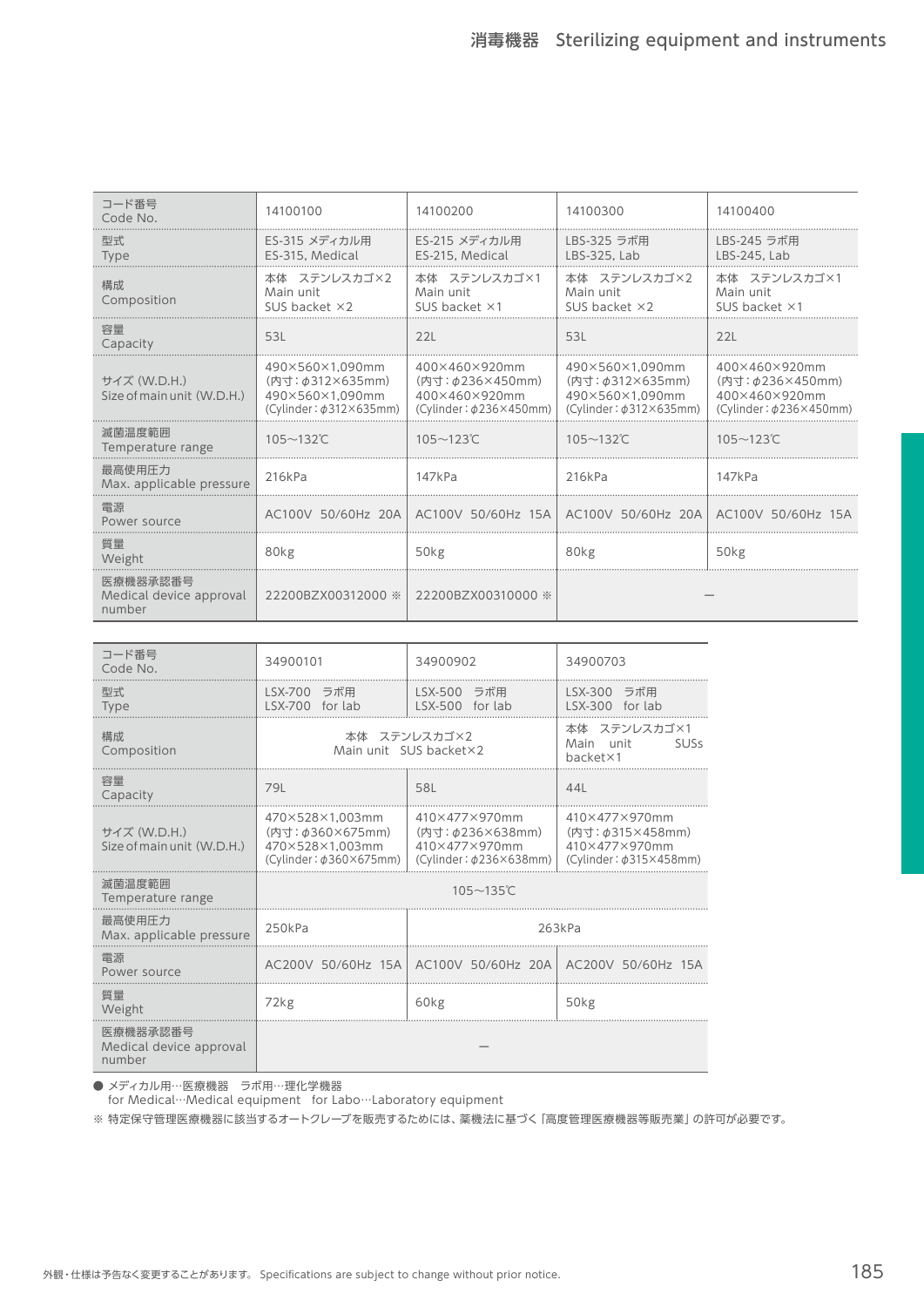## **ショーレックス滅菌袋**

Disposable disinfection bags for EOG sterilizer

EOガス滅菌時に滅菌物を入れる専用の滅菌袋で す。袋形状とロール巻き形状の2種類があります。ロ ール巻きは必要な長さに切って使用します。 紙製滅菌バッグの外包装用として使用すると、滅菌 効果が促進できます。

Disinfection bag, exclusive for EOG sterilizer. 2 types available, bag type and roll. Cut the roll to use according to the necessary size for disinfection.



#### **ショーレックス滅菌袋 Sholex**

| コード番号<br>Code No.         | 14066100           | 14066200          | 14066300       | 14066400       | 14066500          |
|---------------------------|--------------------|-------------------|----------------|----------------|-------------------|
| 型式<br>Type                | 믁<br>No.1          | 3믁<br>No.3        | 4믁<br>No.4     | 5号<br>No.5     | 6号<br>No.6        |
| 入数<br>Contents            | 500枚<br>500Sheets  | 300枚<br>300Sheets |                |                | 200枚<br>200Sheets |
| サイズ (W.L.)<br>Size (W.L.) | $7.5 \times 28$ cm | $15\times30cm$    | $20\times30cm$ | $30\times40cm$ | $40\times60cm$    |

#### **ショーレックスロール巻き Sholex roll**

| コード番号<br>Code No.         | 14067100<br>.      | 14067200            | 14067400           | 14067500           | 14067600           |
|---------------------------|--------------------|---------------------|--------------------|--------------------|--------------------|
| 型式<br>Type                | コール巻1<br>Roll No.1 | ロール巻2<br>Roll No.2  | ロール巻4<br>Roll No.4 | ロール巻5<br>Roll No.5 | ロール巻6<br>Roll No.6 |
| 入数<br>Contents            | 2巻<br>2rolls       |                     |                    |                    | 巻<br>1rolls        |
| サイズ (W.L.)<br>Size (W.L.) | $5cm \times 200m$  | $7.5cm \times 200m$ | $15cm \times 200m$ | $30cm \times 200m$ | $45cm \times 200m$ |

● 「ロール巻6」のみ2巻からの受注生産品です。 納期ご確認ください。 Roll No.6:Made-to-order from 2rolls. Please ask us for delivery date.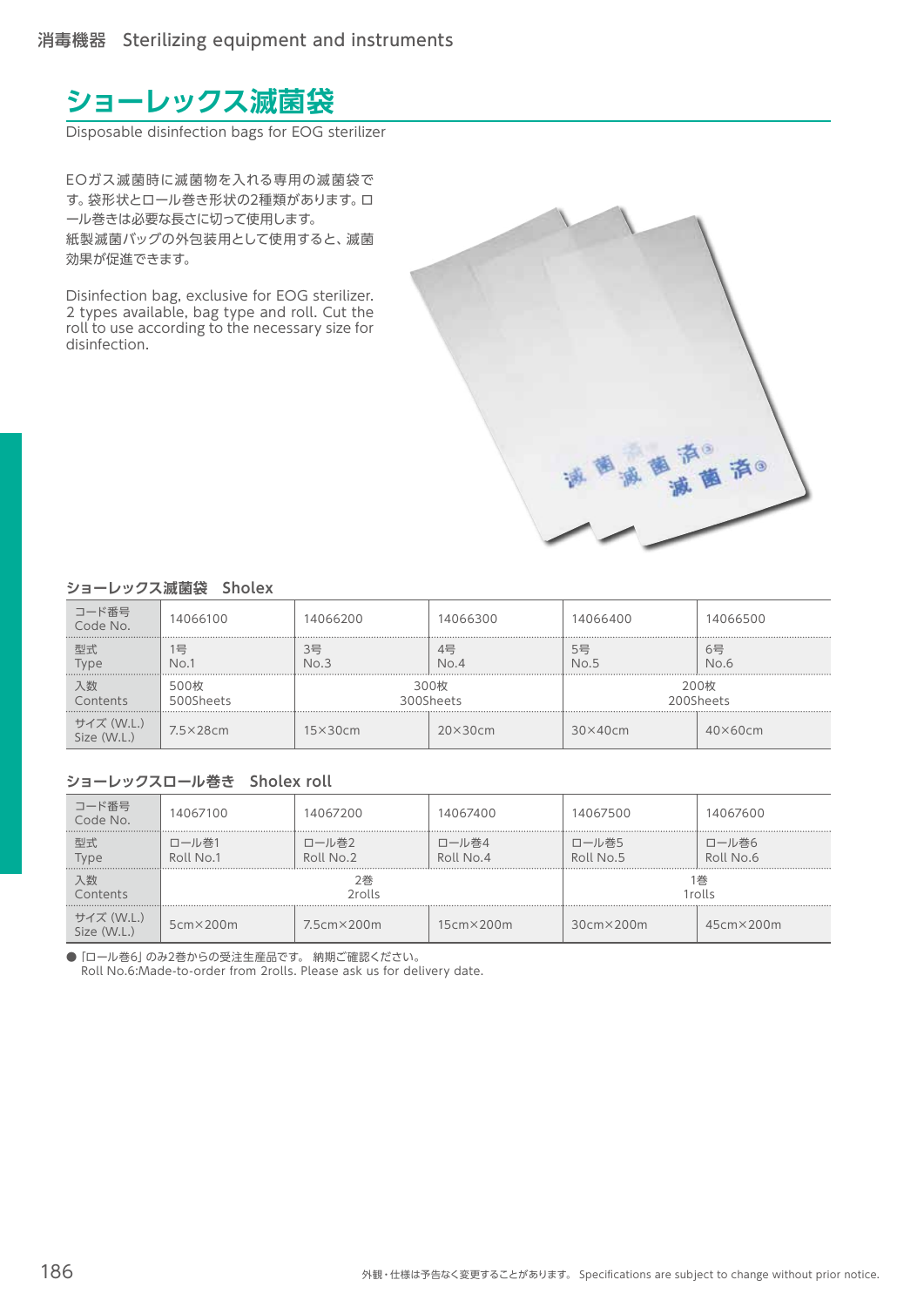### **◆人体用一般医療機器 煮沸消毒器 携帯用**

Portable boiling sterilizer

現場で手術用器具等を、ガスコンロ等で直火にかける簡易型 消毒器です。

Simple type sterilizer, to be directly put on open fire to disinfect surgical tools on the spot.

| コード番号<br>Code No.             | 14018000     | 14019000      |
|-------------------------------|--------------|---------------|
| 型式<br>Type                    | 大型<br>Large  | 中型<br>Middium |
| サイズ (W.D.H.)<br>Size (W.D.H.) | 260×125×65mm | 240×85×65mm   |



### **◆人体用一般医療機器 消毒貯槽(丸カスト)**

Dressing drum

手術用器具等を収納して、蒸気滅菌器にかけ、取り出 した貯槽を貯槽台にかけることで、器具を衛生的に 保つことができます。

貯槽台には足踏み開閉装置が付属されています。

Hang the sterilizing drum after steam autoclave for hygienic storage of surgical tools. Sterilizing drum stands with Foot opener.

| 消毒貯槽 | <b>Sterilizing drum</b> |  |
|------|-------------------------|--|
|      |                         |  |

| コード番号<br>Code No. | 14022000     | 14023000     |
|-------------------|--------------|--------------|
| 型式<br>Type        |              | 川            |
| サイズ<br>Size       | $\phi$ 270mm | $\phi$ 180mm |

#### **消毒貯槽台 Sterilizing drum stand**

| コード番号<br>Code No. | 14024000        | 14025000           |  |
|-------------------|-----------------|--------------------|--|
| 型式                | <b>φ270mm対応</b> | <b>φ180mm対応</b>    |  |
| Type              | For ø270mm      | For <i>b</i> 180mm |  |



φ270mm対応 For φ270mm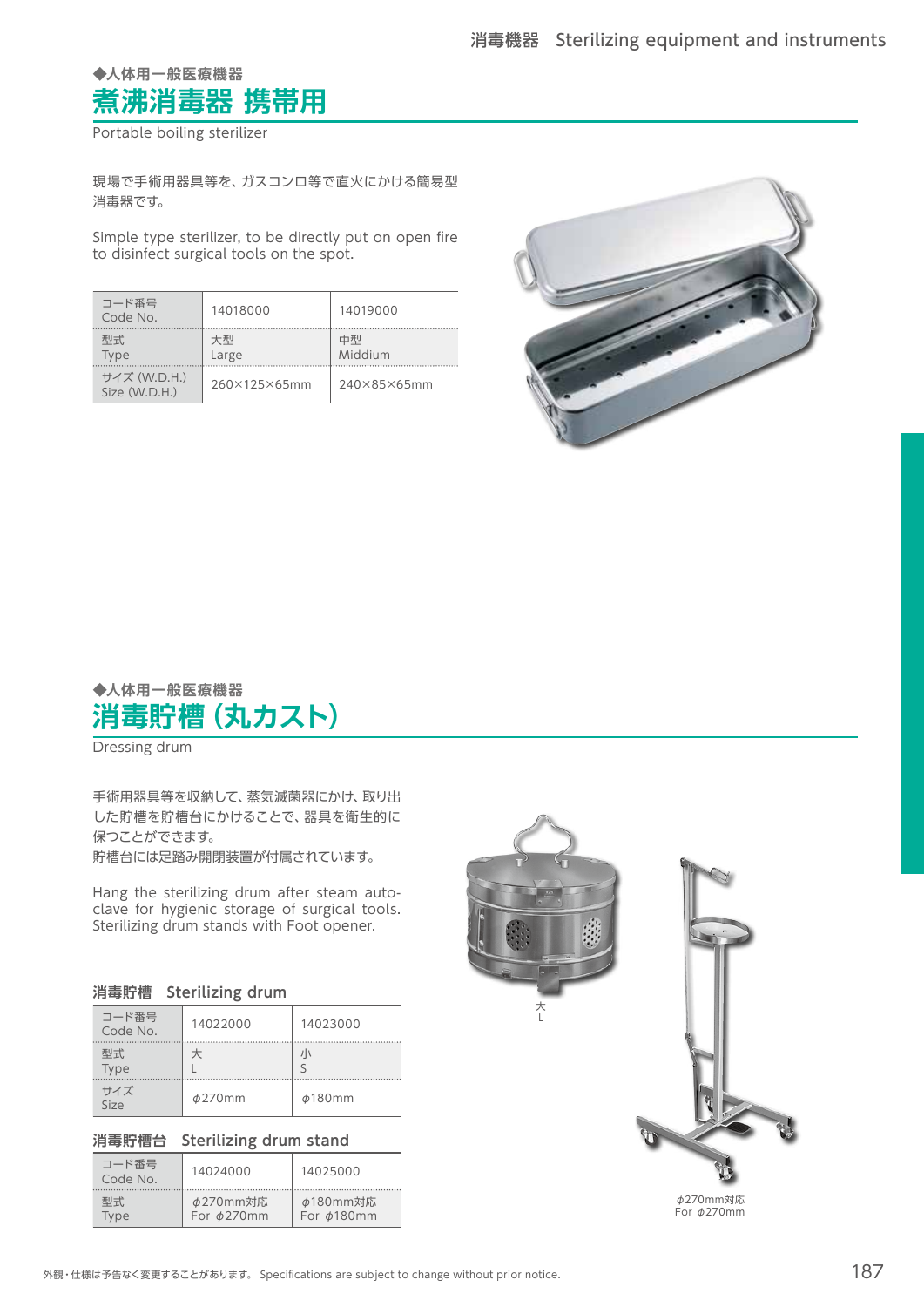

Sterilizing tray

手術時に使用する器具や消毒した手術用器具を衛生 的に収納することができます。

For hygienic storage of surgical tools after disinfection.

| コード番号<br>Code No. | サイズ<br>Size  |
|-------------------|--------------|
| 14033000          | 210×150×40mm |
| 14034000          | 240×180×40mm |
| 14035000          | 270×210×40mm |
| 14036000          | 300×240×40mm |
| 14037000          | 330×270×40mm |
| 14038000          | 360×300×40mm |





Sterilizing tray cart

消毒盤に手術用器具等を置き、下棚板に治療用器具 等を載せて、容易に移動ができます。

For easy transport of surgical tools on the cart. It is also possible to put the other devices for treatment on the lower shelf.

| コード番号<br>Code No.             | 14021000                              |
|-------------------------------|---------------------------------------|
| 構成.                           | 本体 消毒盤×2                              |
| Composition                   | Main unit Sterilizing tray $\times$ 2 |
| サイズ (W.D.H.)<br>Size (W.D.H.) | 750×445×800mm                         |
| 材質                            | ステンレス                                 |
| Material                      | <b>SUS</b>                            |